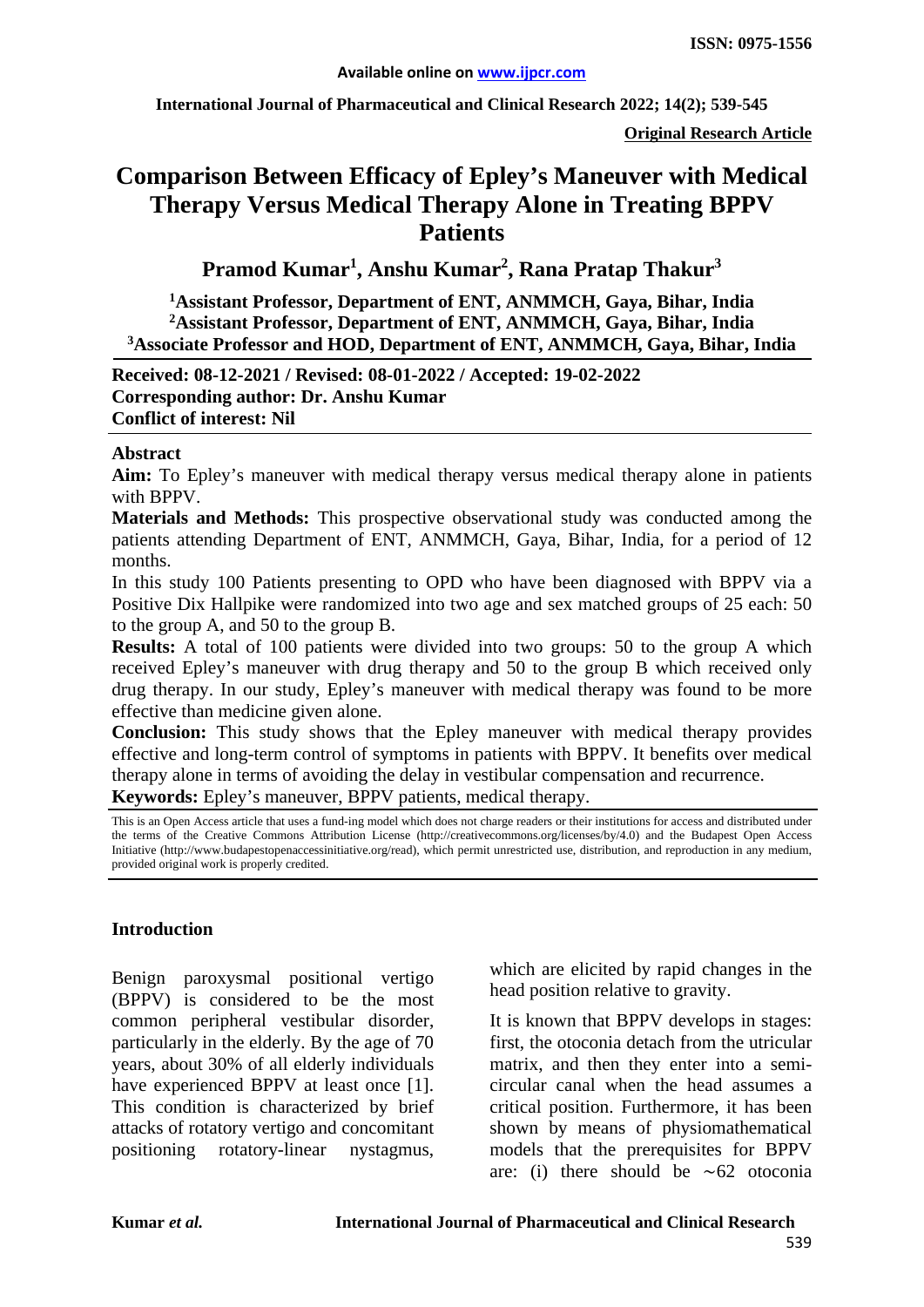within the semi-circular canal and (ii) these particles have to agglomerate to exert a hydrodynamic effect when moving in the canal [2, 3].

The subjective impression of attack reported by the patient frequently is longer. In most cases of BPPV, no specific etiologic disorder can be identified. The most common known cause was closed head injury, followed by vestibular neuritis. BPPV will eventually develop in nearly 15% of patients suffering from vestibular neuritis. Other cited predisposing events include infections and certain surgical procedures, including stapedectomy and insertion of a cochlear implant [4]. Prolonged bed rest and Meniere's disease [5] also are predisposing factors. Schuknecht observed granular deposits on the cupula of the posterior semi-circular canal in temporal bone specimens and proposed the "cupulolithiasis" theory to explain the pathophysiology.

Otoconia do not because a problem until patient moves in a manner that stimulates the offending semi-circular canal. Patients typically report brief episodes (less than 1 minute) of intense vertigo, usually brought on by lying down, rolling over in bed, or titling the head back. The objective of the Epley's maneuver is to move the debris out of the canal to the utricle.[6]

This study aims to compare the response to Epley's maneuver with medical therapy versus medical therapy alone in patients with BPPV.

# **Materials & Methods:**

This prospective observational study was conducted among the patients attending Department of ENT, ANMMCH, Gaya, Bihar, India, for a period of 12 months. They were followed at the end of 1st week, 1st month and 2nd month.

# **Inclusion criteria:**

Patients with age >20 years and with history suggestive of BPPV and positive Dix-Hallpike maneuver. A Dix- Hallpike maneuver is considered positive when the patient experiences nystagmus but resolves or fatigues in less than 60 seconds.

# **Exclusion criteria:**

Subjects with severe cervical spine disease, known cerebral vascular disease like carotid stenosis, history of Meniere's disease, cardiac complaints and vertigo due to other CNS cases.

#### **Methodology**

In this study 100 Patients presenting to OPD who have been diagnosed with BPPV via a Positive Dix Hallpike were randomized into two age and sex matched groups of 25 each: 50 to the group A, and 50 to the group B. Informed written consent was taken.

Each patient in group A was treated with the Epley's maneuver - canalith repositioning maneuver and cinnarizine (25 mg BD). Group B received the more common conventional medication therapy (cinnarizine 25 mg BD) till patient was symptom free. All the patients were followed for 2 months.

**Results:**

# **Table 1: Gender profile**

| Gender | Total n% |
|--------|----------|
| Male   | つよ<br>JJ |
| Female | 65       |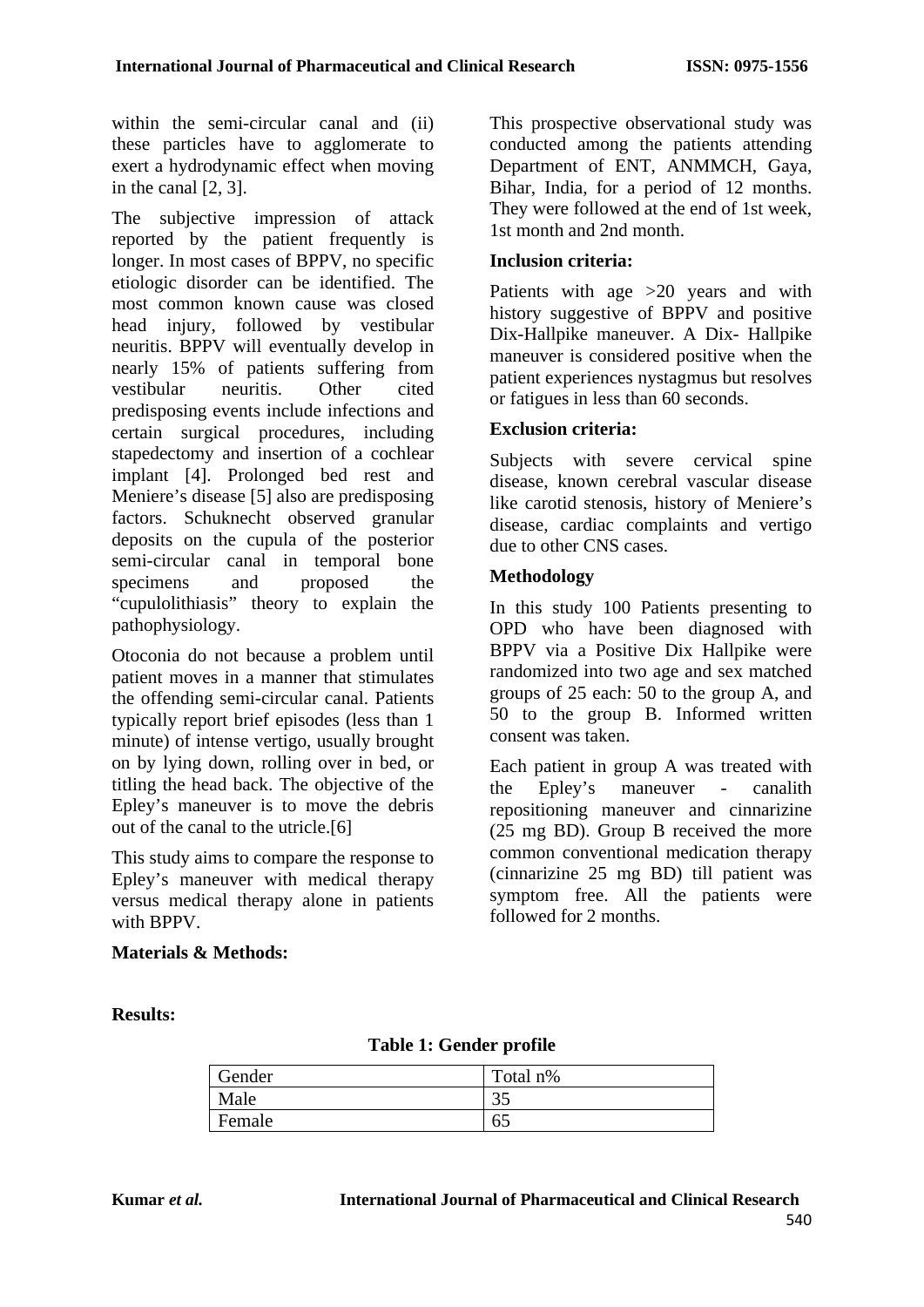| Age group | Total n% |
|-----------|----------|
| $21 - 30$ | 15       |
| $31 - 40$ |          |
| $41 - 50$ |          |
| $51 - 60$ | 23       |
| $61 - 70$ | 33       |
| >70       |          |

| Table 2: Age profile |  |  |  |  |
|----------------------|--|--|--|--|
|----------------------|--|--|--|--|

The median age of the participants was 51 years and mean age was 50 years. Table 2 shows age profile of the patients. Patients from age group 61 to 70 were involved

maximum in our study. Majority of patients were from 61-70 years age (33%), followed by  $51 - 60$  years (23%)

| <b>Table 3: Side involved</b> |  |  |  |  |
|-------------------------------|--|--|--|--|
|-------------------------------|--|--|--|--|

|       | Group A | Group B | Total        |
|-------|---------|---------|--------------|
| Left  | 1 V     | O       | $\sim$<br>ЭU |
| Right | ⊥ັ      |         | 64           |

In our study, right side was found to be more involved than left. Out of 100 patients, Right side was involved in 64

patients and left side was involved in 36 patients.

|  |  | <b>Table 4: Associated symptoms</b> |  |
|--|--|-------------------------------------|--|
|--|--|-------------------------------------|--|

| Associated symptom            | Total n% |
|-------------------------------|----------|
| <b>Tinnitus</b>               |          |
| Nausea and vomiting           | 61       |
| Tinnitus, nausea and vomiting |          |

Out of 100 patients, 31 had tinnitus, 61 had nausea and vomiting and 8 had

tinnitus as well as nausea and vomiting.

|  |  | <b>Table 5: Comorbidities</b> |
|--|--|-------------------------------|
|--|--|-------------------------------|

| Comorbidities | Total         |
|---------------|---------------|
| Hypertension  | $\mathcal{L}$ |
| Diabetes      | ⌒             |

Out of 100 patients, 72 patients had hypertension and 28 had diabetes.

# **Table 6: Comparison of efficacy of Epley's maneuver along with medical therapy (group A) and medical therapy alone(group B)**

| Treatment           | Follow up | Group A | Group B | Total | P value |
|---------------------|-----------|---------|---------|-------|---------|
| -st                 |           | 40      |         | 40    |         |
| nd<br>2             | week      |         | 38      | 46    |         |
| rd<br>$\mathcal{R}$ | month     |         | O       |       | 0.0005  |
| 4 <sub>th</sub>     | 2nd month |         | О       |       |         |
| Total               |           | 50      | 50      | 100   |         |

Among 50 patients from group A, 80% recovered from vertigo immediately after

the Epley's maneuver and total 90% patients recovered from vertigo at first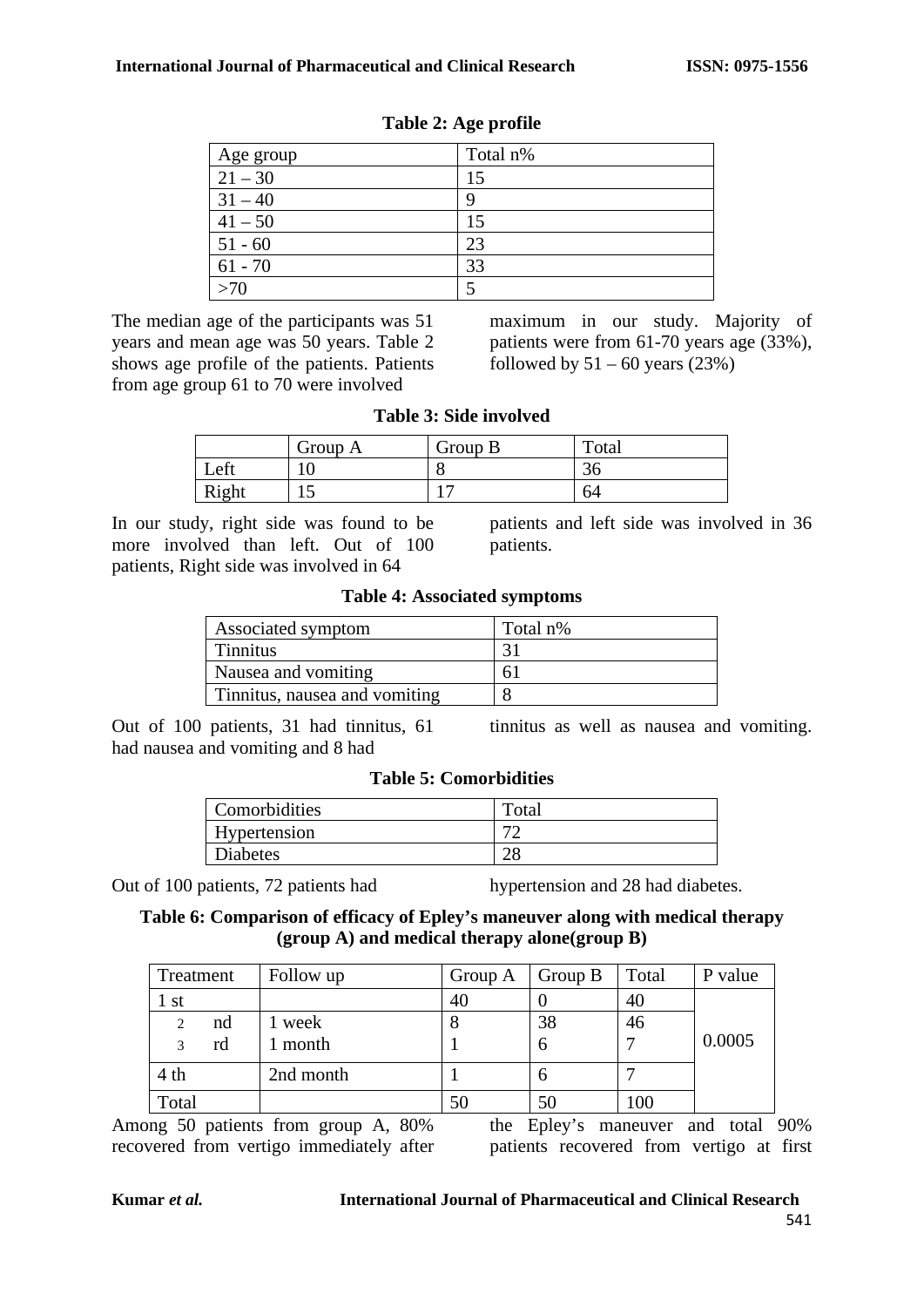week of follow-up. Out of remaining 2 patients, one patient recovered from vertigo in the second follow-up visit at the end of 1st month and the other at 2nd month follow up.

Among 50 patients from group B, 46patients recovered from vertigo at the end of 1st week and total 6 participants recovered from the vertigo at the end of 1stmonth. Remaining 6 patients recovered at the end of  $2<sup>nd</sup>$  month.

For these data chi square for linear trend was 10.62, which gave a P-value of 0.0005, which was significant (p value<0.001).

At the end of 2nd month, all 50 patients had recovered from BPPV. The patients were followed for recurrence at the end of 6th month. In our study, total 18 patients had recurrence after 6 months, out of them, only 10% belonged to the group in which epley maneuver was used along with medical therapy whereas 58% belonged to group in which medical therapy was used alone.

| Mean duration of usage in   No. of patients |         |         |  |
|---------------------------------------------|---------|---------|--|
| weeks                                       | Group A | Group B |  |
| 1 week                                      | 45      |         |  |
| 4 week                                      |         | 37      |  |
| 8 week                                      |         | 13      |  |

**Table 7: Duration of usage of cinnarizine (25 mg BD)**

In our study, cinnarizine 25 mg BD was given in both the groups till symptoms of vertigo subsided. So, it was observed that 90% patients from group A had to use the drug for less than 1 week whereas, 74% patients from group B had used the drug up to 4 weeks and 26% had used it for 8 weeks.

# **Discussion:**

Sugita-Kitajima *et al.*[7]hypothesized that ROM mechanically promotes loosening of the otolithic debris from the cupula and dispersion of the debris into the canal. The fatigability of vertigo in patients with BPPV during individual sessions was too rapid for a habituative central mechanism that required hundreds of repetitions and longer term. The same mechanism was proposed by Brandt *et al*. [8] who reported that positional vertigo resolved within 14 days and who considered the mechanism to be a mechanical loosening and dispersion of otolithic debris from the cupula.

BPPV affects all age groups, though it appears to be more common in the elderly. This condition seems to have a predilection for the older population.[9, 10]

In a randomized study, 90% of patients were either improved or cured after a single session with either Semont's or Epley maneuver [11]. Epley himself reported a success rate of more than90%following a single treatment session. Among 25 case patients, 18 (72%) recovered from vertigo immediately after the Epley maneuver and 23 (92%) patients recovered from vertigo at first week of followup. The remaining 2 case patients recovered from vertigo during second and third follow-up visits, whereas, among 25 control patients, 3 (12%) recovered from vertigo at first follow-up and 19 (76%) participants recovered from the vertigo at third follow-up. This clearly indicates the efficacy of Epley maneuver in treatment of BPPV against the medical therapy.[11]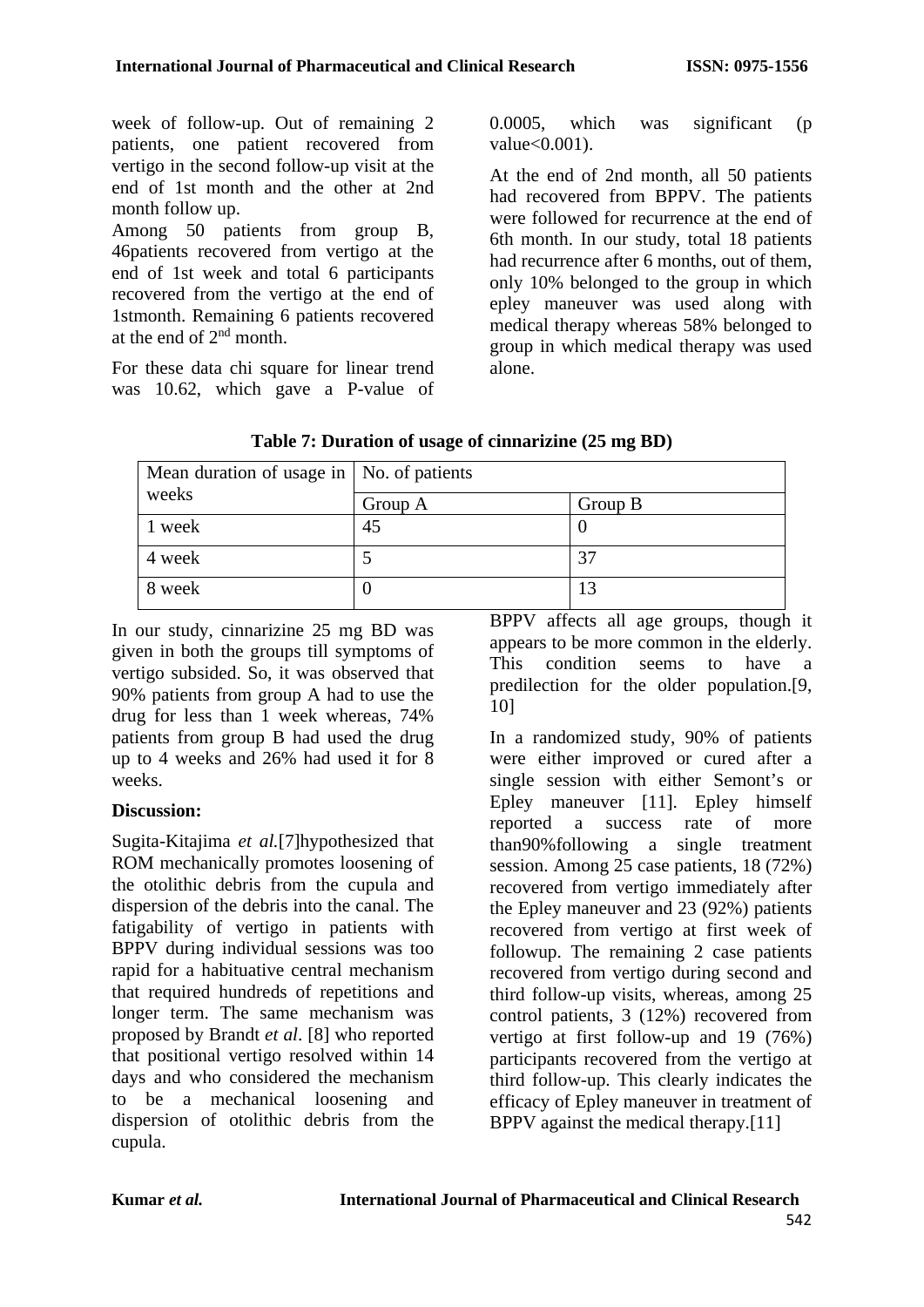The dislodgement of otoconia is more common in the elderly, because during lifetime the number and volume of otoliths are progressively reduced and the interconnecting fibers between the otoliths may weaken from age-related reduction of calcium carbonate crystals in the process of demineralization. The result is the separation of the otoconia from the otolithic membrane and free movement within the endolymph. [12]In accordance with our study, Faralli et al. [13] concluded that as age advances, there is a higher rate of paroxysmal positional vertigo as well as worse prognosis, but this is strictly due to the fact that advanced age is also associated with a higher incidence of vascular risk factors. Whereas, Sertac Yetiser et al., in a study of 263 patients, found that BPPV was more common in 30 to 50 age group.[14]

A review of the literature revealed the extremely good results of the Epley maneuver. In one study, the success rate after 1 week was 63.6%, which increased to 72.7% after 2 weeks [15]. One Brazilian study also revealed similar results [16]. A meta-analysis done by Prim-Espada et al. on the efficacy of Epley's maneuver in benign paroxysmal positional vertigo using a critical review of the medical literature concluded that the patients on whom Epley's maneuver was performed had six and half times more chance of their clinical symptoms improving compared to the control group of patients (OR  $= 6.52$ ; 95% CI, 4.17–10.20) [17]. The efficacy of Epley's maneuver in the treatment of BPPV was assessed in a study of 62 patients conducted by Khatri et al. Patients were selected based on symptoms of positional vertigo and positive Dix-Hallpike's test. At the end of 1 month patients were assessed subjectively by visual analogue scale (VAS) and objectively by Dix-Hallpike's positional test. On VAS, 85.7% of patients had complete resolution of symptoms of BPPV

in both groups. Objectively 88.2% did not have positional nystagmus after 1 month in first group, whereas in the second group 86% had complete response at the end of 1 month of therapy [18].

Recently, it has been shown that the side affected by BPPV correlates with the preferred position in bed, In 33 of 45 patients with BPPV of the posterior canal, the side of the involved semicircular canal was the side patients used to lie on. Most patients slept in the right lateral position and had BPPV on the right. [19]

In another study Kaur et al. [20]evaluated BPPV patients in three groups: Epley maneuver alone, Betahistine alone and Betahistine plus Epley maneuver groups. They concluded that concurrent prescription of Betahistine and Epley maneuver is superior to other two options. They have also suggested Betahistine alone as an appropriate alternative treatment for patients who cannot tolerate repositioning maneuvers.[21,22]

# **Conclusion:**

BPPV is common among the elderly and Comorbid conditions do have a role in causative factors.

This study shows that the Epley maneuver with medical therapy provides effective and long-term control of symptoms in patients with BPPV. It benefits over medical therapy alone in terms of avoiding the delay in vestibular compensation and recurrence.

Epley's maneuver can be considered safe and effective bedside procedure for treating benign paroxysmal positional vertigo. Application of Epley's maneuver concurrently with medication also decreases the quantity of anti-vertigo medicine as well as also avoids the delaying of vestibular rehabilitation. So we can conclude that Epley's maneuver is better in reducing the symptoms, and signs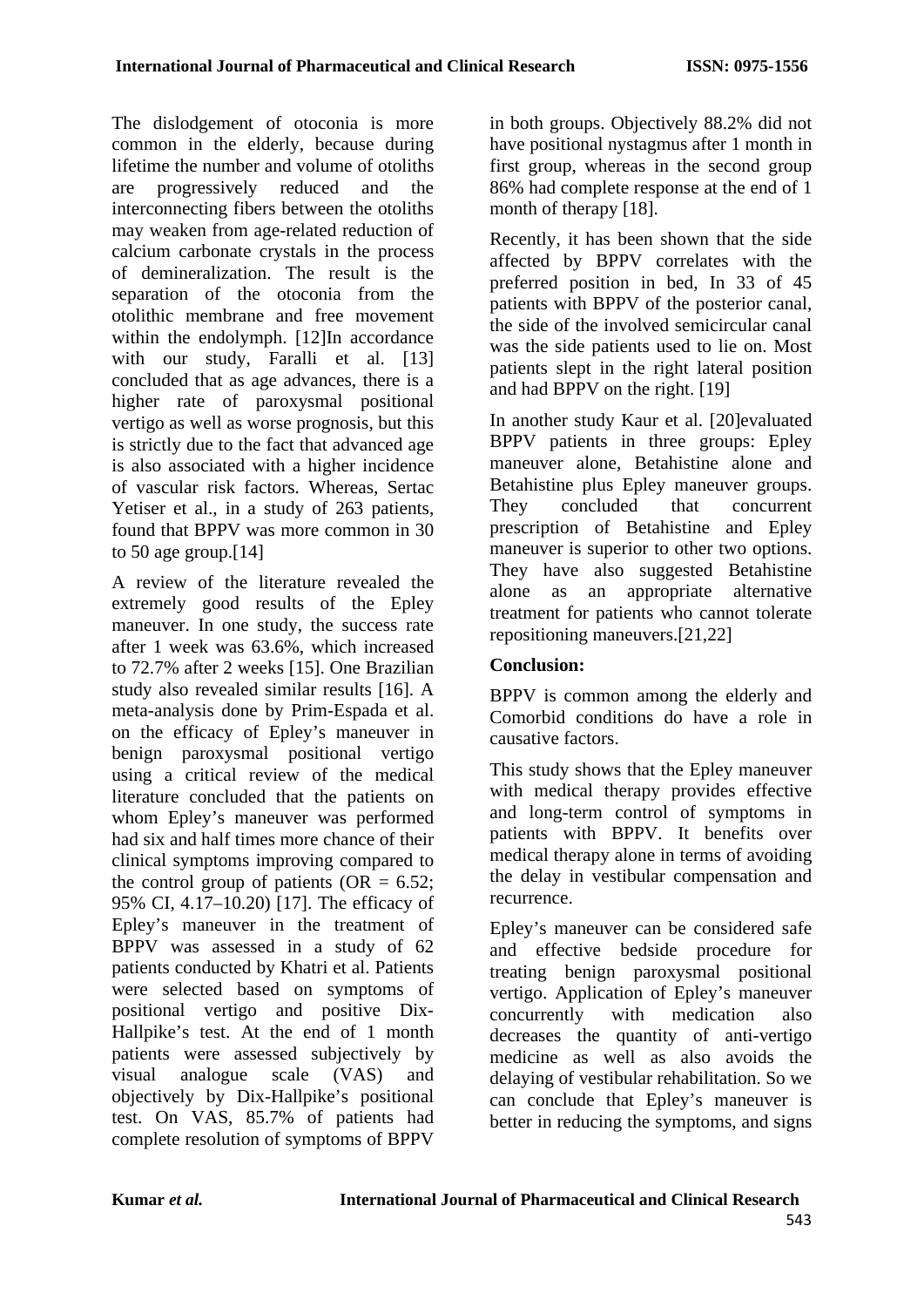of BPPV when compared to drug therapy alone without any major side effects.

# **References:**

- 1. Nedzelski JM, Barber HO, McIlmoyl L. Diagnosis in a dizziness unit. J Otolaryngol 1986; 15:101–104.
- 2. Epley J. Positional vertigo related to semicircular canalithiasis. Otolaryngol Head Neck Surg 1995; 112:154–161.
- 3. Welling D, Parnes L, O'Brien B. Particulate matter in the posterior semicircular canal. Laryngoscope 1997; 107:90–94.
- 4. M. Viccaro, P. Mancini, R. La Gamma, E. De Seta, E. Covelli, and R. Filipo, "Positional vertigo and cochlear implantation," Otology & Neurotology, vol. 28, no. 6, pp. 764– 767, 2007.
- 5. E. M. Gross, B. D. Ress, E. S.Viirre, J. R. Nelson, and J. P. Harris, "Intractable benign paroxysmal positional vertigo in patients with Meniere's disease," Laryngoscope, vol. 110, no. 4, pp. 655–659, 2000.
- 6. Krima Kavathia, Meeta Bathla1, Hiren Doshi1, Hemangi Patel1, Priyanka Bhagat. Comparison between efficacy of Epley's maneuver with medical therapy versus medical therapy alone in treating BPPV patients. IP Journal of Otorhinolaryngology and Allied Science 2020;3(4):120–12.
- 7. Sugita-Kitajima A, Sato S, Mikami K, Mukaide M, Koizuka I. Does vertigo disappear only by rolling over? Rehabilitation for benign paroxysmal positional vertigo. Acta Otolaryngol 2010; 130:84–88.
- 8. Brandt T, Steddin S, Daroff R. Therapy for benign paroxysmal positioning vertigo, revisited. Neurology 1994; 44:796–800.
- 9. R. W. Baloh, V. Honrubia, and K. Jacobson, "Benign positional vertigo: clinical and oculographic features in 240 cases," Neurology, vol. 37, no. 3, pp. 371–378, 1987.
- 10. E. Marciano and V. Marcelli, "Postural restrictions in labyrintholithiasis," European Archives of Oto-Rhino-Laryngology, vol. 259, no. 5, pp. 262– 265, 2002.
- 11. S. J. Herdman, R. J. Tusa, D. S. Zee, L. R. Proctor, and D. E. Mattox, "Single treatment approaches to benign paroxysmal positional vertigo," Archives of Otolaryngology: Head and Neck Surgery, vol. 119, no. 4, pp. 450– 454, 1993.
- 12. Balatsouras D, Koukoutsis G, Fassolis A, Moukos A, Aspris A. Benign paroxysmal positional vertigo in the elderly: current insights. Clin Interv Aging. 2018; 13:2251–6.
- 13. Faralli M, Ricci G, Molini E, Bressi T, Simoncelli C, Frenguelli A, et al. Paroxysmal positional vertigo: the role of age as a prognostic factor. Acta Otorhinolaryngol Ital. 2006;26(1):25– 31.
- 14. Yetiser D, Ince D. Demographic<br>analysis of benign paroxysmal analysis of benign paroxysmal positional vertigo as a common public health problem. Ann Med Health Sci Res. 2015;5(1):50–3.
- 15. Hasibuan, D. A., & Petrus, A. (2021). Character Determination in Elementary School Children of Madrasah Ibtidaiyah Al Jamiyatul Washliyah in 2021 Based on the Fingerprint of Right Hands. Journal of Medical Research and Health Sciences, 4(11), 1545– 1550.
- 16. S. S. U.Waleem, S. M.Malik, S. Ullah, and Z. ul Hassan, "Office management of benign paroxysmal positional vertigo with Epley'smaneuver," Journal of AyubMedical College, Abbottabad, vol. 20, no. 1, pp. 77–79, 2008.
- 17. De Leo, S. (2021). Effectiveness of the mRNA BNT162b2 vaccine against SARS-CoV-2 severe infections in the Israeli over 60 population: a temporal analysis done by using the national surveillance data: Effectiveness of the